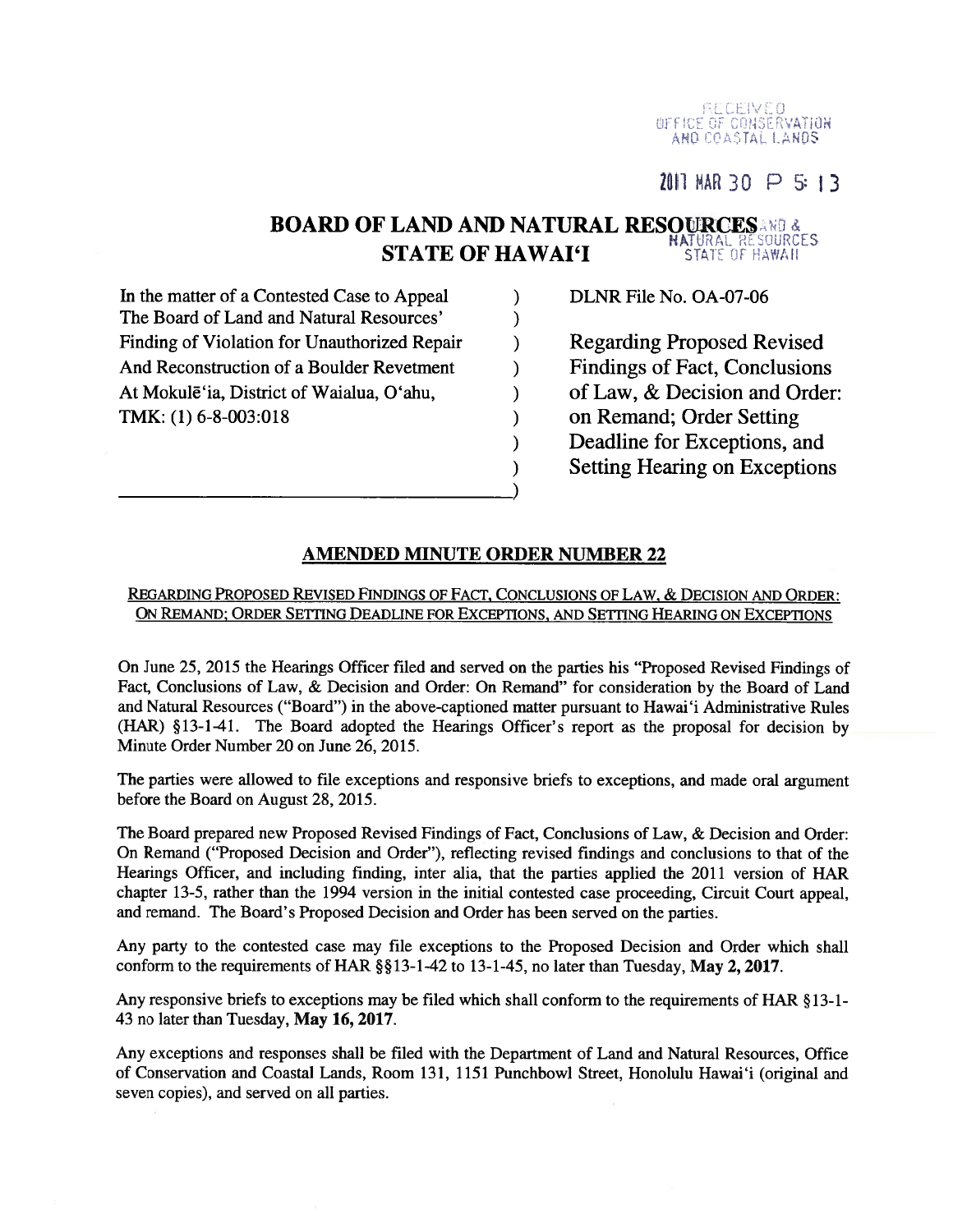Pursuant to Hawai'i Revised Statutes §91-9(c), the Board will entertain oral arguments regarding any filed exceptions to the Proposed Decision and Order on Friday, May 26, 2017 commencing at 8:00 a.m. in the Board of Land and Natural Resources Conference Room, Room 132, 1151 Punchbowl Street, Honolulu, Hawaii. Any parties who file timely exceptions or responses to exceptions shall be permitted to presen<sup>t</sup> oral argumen<sup>t</sup> before the Board. Oral argumen<sup>t</sup> shall be limited to <sup>30</sup> minutes to each party who timely files exceptions or responses to exceptions.

Except as indicated below, the Members have affixed their acknowledgment and approval of the foregoing order by electronic signature.

SO ORDERED this 30<sup>th</sup> day of March, 2017

SUZANNE D. CASE, Presiding Officer Board of Land and Natural Resources

/5/ JAMES A. GOMES, Member

Is! STANLEY H. ROEHRIG, Member

/s/ CHRISTOPHER YUEN, Member

/s/ KEITH DOWNING, Member

/s/ THOMAS OI, Member

/s/SAMUEL M. GON III, Member

Amended Minute Order No. 22, Regarding Proposed Revised Findings of Fact, Conclusions of Law, & Decision and Order: On Remand; Order Setting Deadline for Exceptions, and Setting Hearing on Exceptions. In the matter of <sup>a</sup> Contested Case to Appeal the Board of Land and Natural Resources' Finding of Violation for Unauthorized Repair and Reconstruction of <sup>a</sup> Boulder Revetment at Mokulë'ia, District of Waialua, O'ahu, TMK: (1) 6-8-003:018.